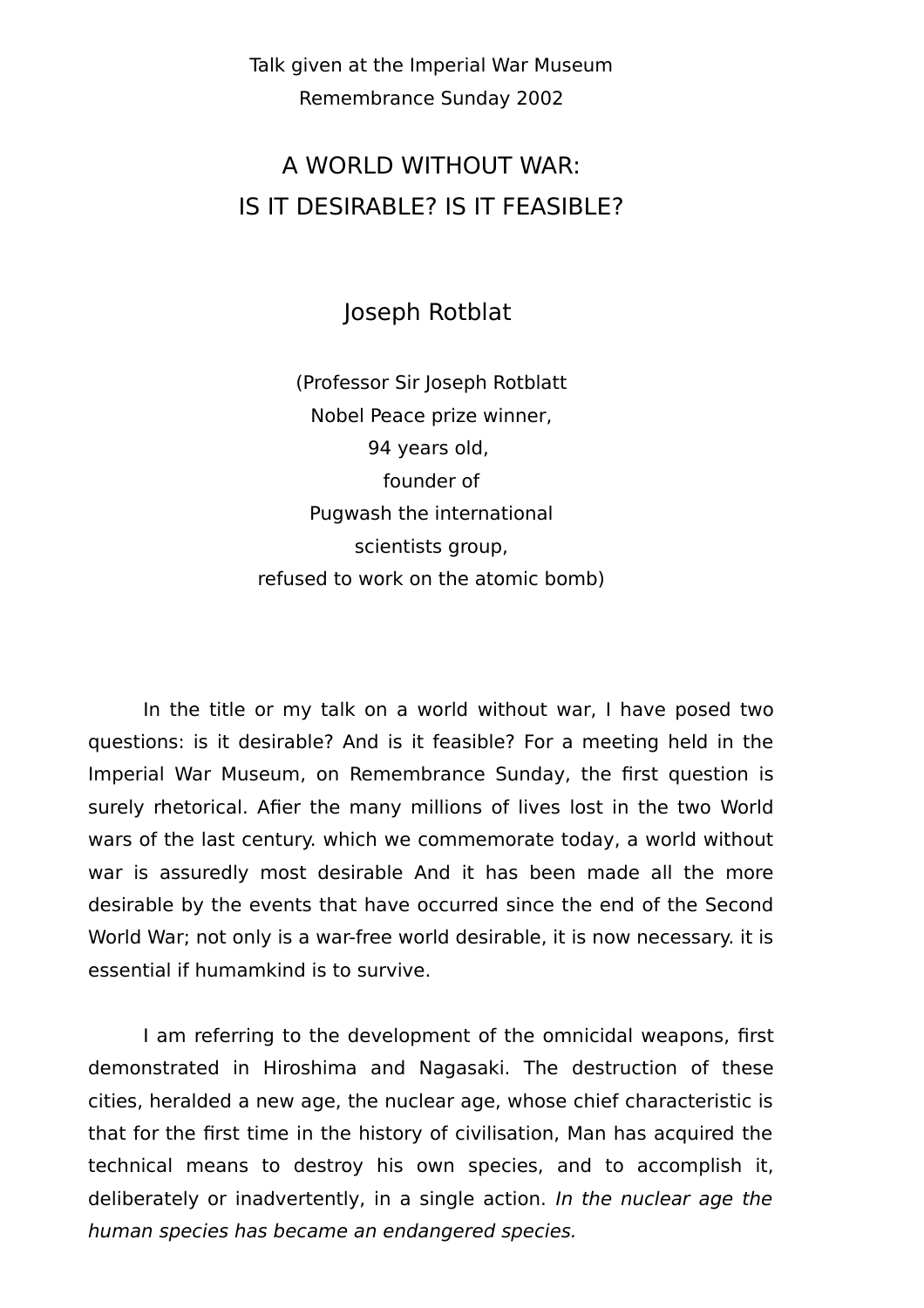Actually, this threat did not loom large when work on the feasibility of the atom bomb began in England, soon after the outbreak of the Second World War. We had then a pretty good idea about the terrible destructive power ofthe bomb. We knew about the blast effect, which would destroy buildings over large distances; we knew about the heat wave which would consume everything over still greater areas; we envisaged the radioactive fall—out, which would keep on killing people long afier the military operations had ended. We even thought of the development of the hydrogen bomb, with its destructive power a thousand times greater. But in our discussions about the effects of these weapons we did not for one moment contemplate the ultimate catastrophe that their use might bring, namely the extinction ofthe human species. We did not envisage this because we knew that this would require the detonation of a very large number  $\sim$  perhaps a hundred thousand – of megaton bombs. Even in our most pessimistic scenarios we did not imagine that human society would be so stupid, or so mad, as to accumulate such obscenely huge arsenals for which we could see no purpose whatsoever. But human society was that insane. Within a few decades, arsenals of that magnitude were manufactured, and made ready for use by the two then superpowers, the United States and the Soviet Union. On several occasions, during the Cold War, we came perilously close to their actual use. I remember, in particular, one such occasion,the Cuban Missile Crisis forty years ago, when we were a hair's breadth away from total disaster, when the whole future of our civilization hung on the decision of one man. Fortunately, Nikita Krushchev was a sane man, and he withdrew at the last moment. But we may not be so lucky next time. And next time is bound to happen if we continue with current policies, as exemplified in relation to the problem of Iraq.

Morality is at the very basis of the nuclear issue. Are we going to base our world on a culture of peace or on a culture of violence? Nuclear weapons are fundamentally immoral: their action is indiscriminate, affecting military as well as civilians, aggressors and innocents alike, killing people alive now and generations as yet unborn. And the consequence of their use might be to bring the human race to an end.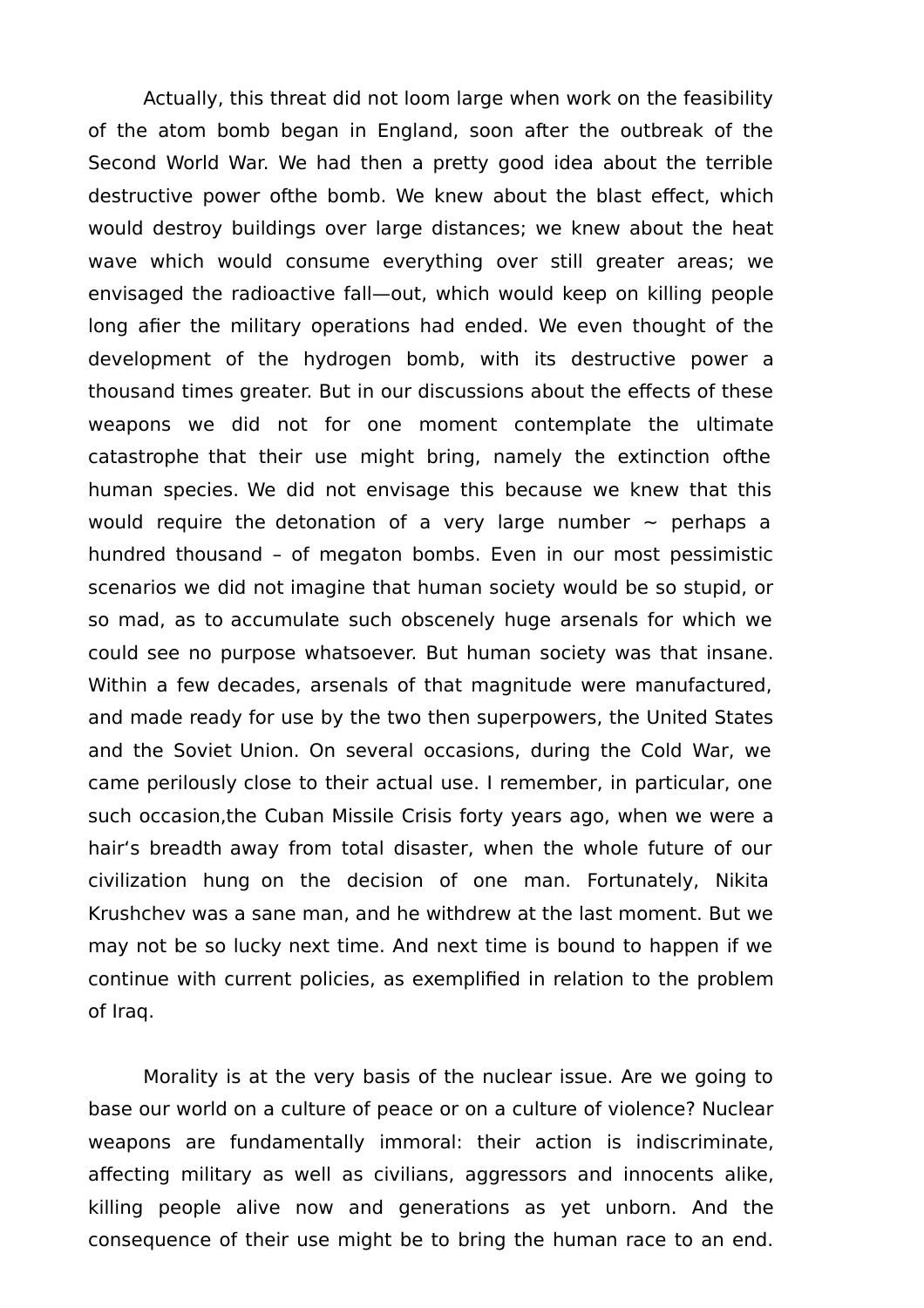All this makes nuclear weapons an unacceptable instrument for maintaining peace in the world. But this is exactly what we have been doing during, and afier, the Cold War. We keep nuclear weapons as a deterrent, to prevent war by the threat of retaliation.

For the deterrent to be effective, the threat of retaliation must be real; we must convince the would-be aggressors that nuclear weapons would be used against them, otherwise the bluff would soon be called. George W. Bush, Vladimir Putin. or Tony Blair, must show convincingly that they have the kind of personality that would enable them to push the button and unleash an instrument of wholesale destmction. I find it terrifying to think that among the necessary qualifications for leadership is the readiness to commit an act of genocide, because this is what it amounts to in the final analysis. Furthermore, by aquiescing in this policy, not only the leaders but each of us figuratively keeps our finger on the button; each of us is taking part in a gamble, in which the survival of human civilization is at stake. We rest the security of the world on a balance of terror.

In the long run this is bound to erode the ethical basis of civilization. I would not be surprlsed if evidence were found that the increase oiviolence observed in the world — from individual mugging to organized crime, to terrorist groups such as al Qaeda - has some connection with the culture of violence under which we have lived during the Cold War years, and still do. I am particularly concerned about the effect on the young generation.

We all crave a world of peace, a world of equity. We all want to nurture in the young generation the much-heralded "culture of peace". But how can we talk about a culture of peace if that peace is predicated on the existence of weapons of mass destruction? How can we persuade the young generation to cast aside the culture of violence, when they know that it is on the threat of extreme violence that we rely for security?

I do not believe that the people of the world would accept a policy that is inherently immoral and likely to end in catastrophe. This was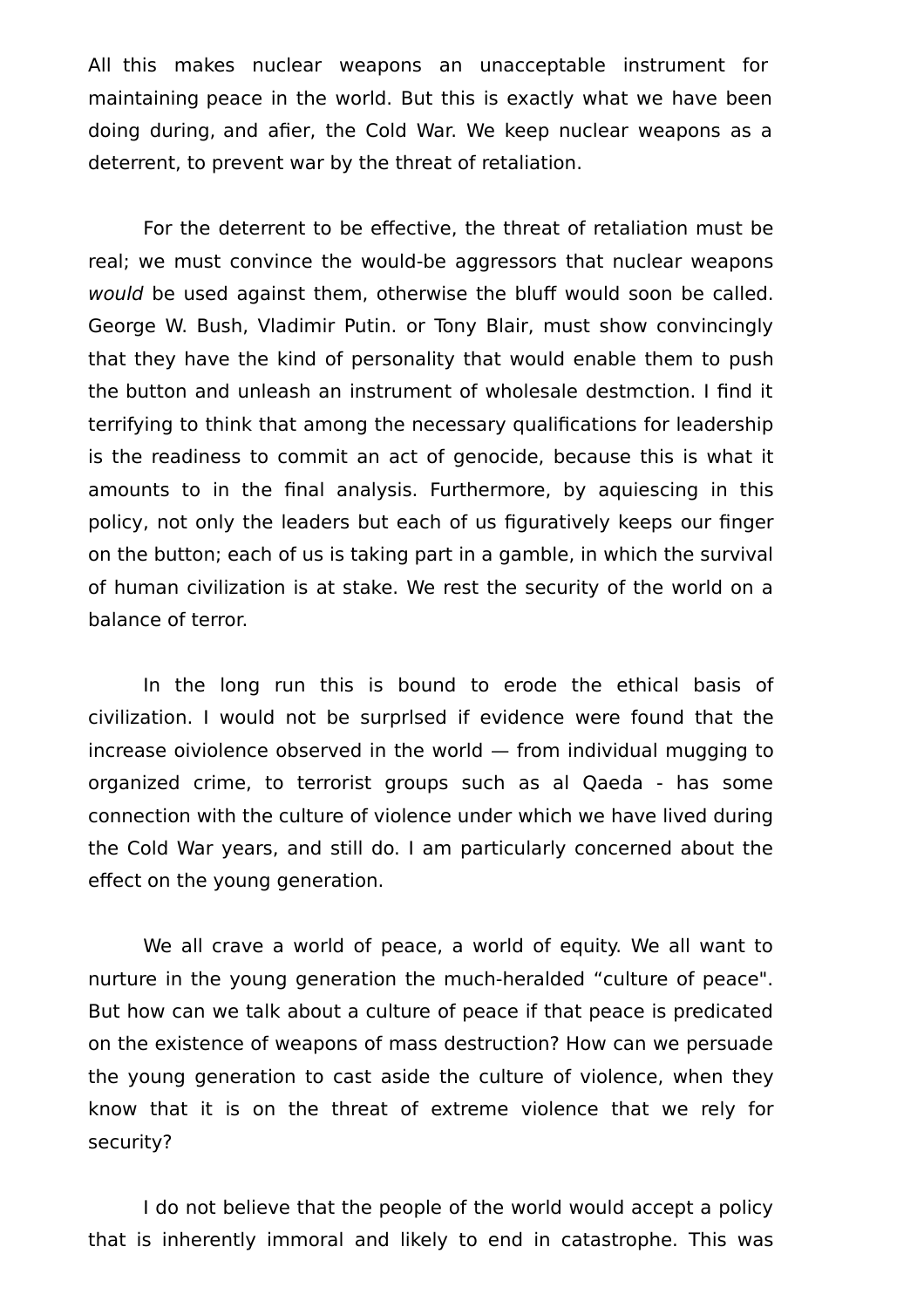evident in the reaction to the destruction of the two Japanese cities, a reaction of revulsion, shared by the great majority of people in the world, including the United States. From the beginning, nuclear weapons were viewed with abhorrence; their use evoked an almost universal opposition to any further use of nuclear weapons. I believe this is still true today.

On the international arena this feeling was expressed in the very first resolution of the General Assembly of the United Nations. The Charter of the United Nations was adopted in June 1945, two months before Hiroshima, and thus no provision is made in the Charter for the nuclear age. But when the General Assembly met for the first time in January 1946, the first resolution adopted unanimously was to seek the elimination of atomic weapons and all other weapons of mass destruction.

However, from the very beginning, there were hawkish elements among the US leadership, who wanted to maintain a nuclear monopoly for the United States. General Leslie Groves was the overall head of the Manhattan Project, which developed the atom bomb during the Second World War. In October 1945, two months after Hiroshima, he outlined his views on US nuclear policy in a blunt statement.

"lf we were truly realistic instead of idealistic, as we appear to be (sic), we would not permit any foreign power with which we are not firmly allied, and in which we do not have absolute confidence, to make or possess atomic weapons. If such a country started to make atomic weapons we would destroy its capacity to make them before it has progressed far enough to threaten us."

During the 57 years since that statement, US policy has undergone a number of changes, but the monopolistic doctrine outlined by General Groves has always been at its base, and now, under George W. Bush, it has become the actual US policy.

During the Cold War years the accumulation of the obscenely huge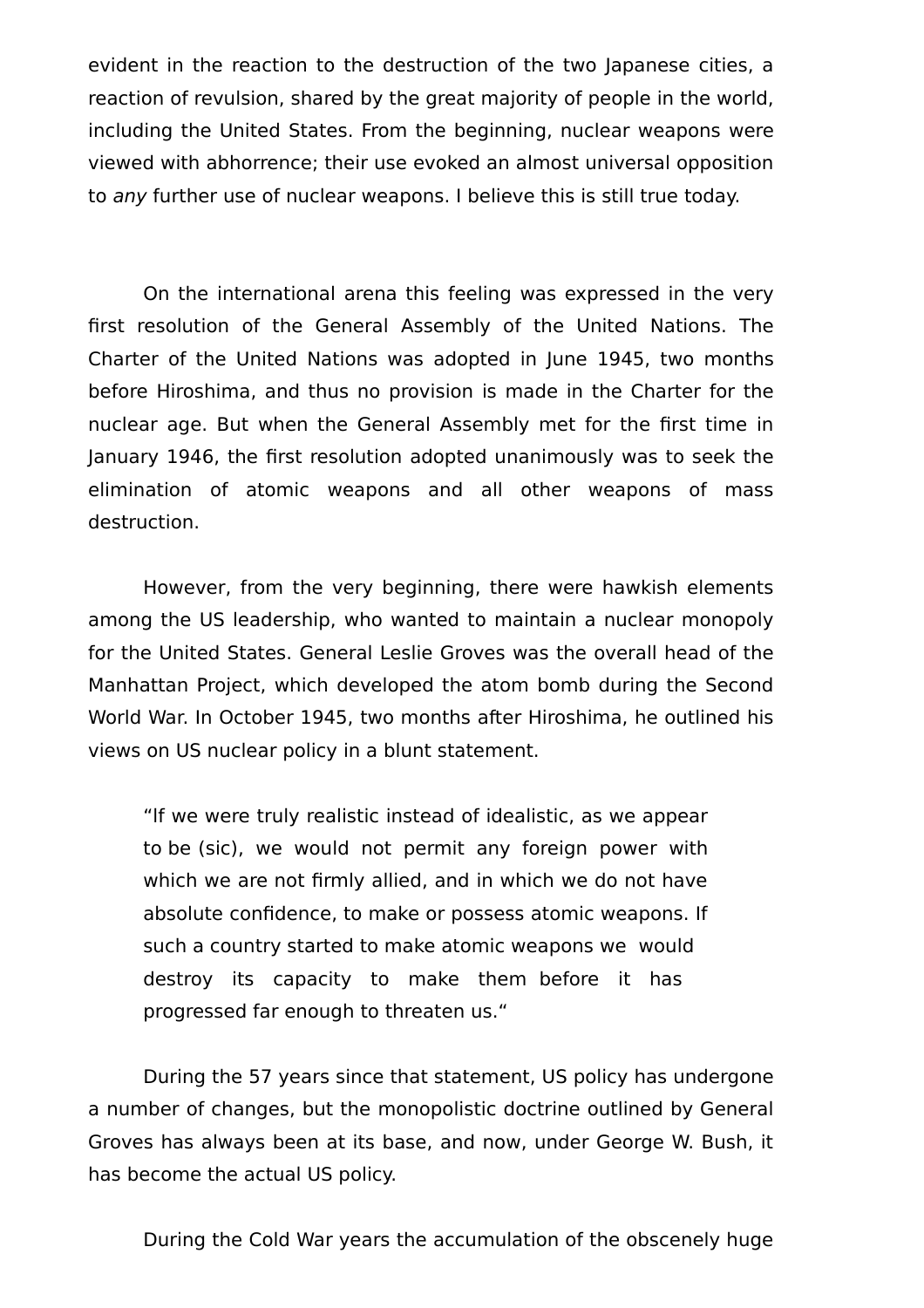nuclear arsenals was justified under the doctrine known by the acronym MAD, mutual assured destruction; for each side to have enough weapons to destroy the other side even after an attack. With the end of the Cold War, and the collapse ofthe Soviet Union, this argument was no longer valid. Then was the time for the abolition of nuclear arsenals, to which the nuclear states are committed under the Non-Proliferation Treaty, signed and ratified by all of them. This, however, did not happen. The United States decided that nuclear arsenals, albeit of smaller size, are needed to prevent an attack with other weapons of mass destruction, such as chemical or biological weapons. And the Bush strategy, partly provoked by the terrorist attack of September 11th went further still; it made nuclear weapons the tools with which to keep peace in the world.

In a reversal of previous doctrines, whereby nuclear weapons have been viewed as weapons of last resort. the Bush doctrine spells out a strategy which incorporates nuclear capability into conventional War planning. Nuclear weapons have now become a standard part of military strategy, to be used in a conlict just like any other high explosive. It is a major and dangerous shift in the whole rationale for nuclear weapons.

The implementation of this policy has already begun. The United States is developing a new nuclear warhead of low yield, but with a shape that would give it a very high penetrating power into concrete, a "bunker-busting mini-nuke", as it has been named. It is intended to destroy bunkers with thick concrete walls in which public enemies, like Saddam Hussein, may seek shelter.

To give the military authorities confidence in the performance of the new weapon it will have to be tested. At present there is a treaty prohibiting [he testing of nuclear weapons, the Comprehensive Test Ban Treaty, which the United States has signed but not ratified. With President Bush's contempt for international treaties (as demonstrated recently) he would need little excuse to aulhorize the testing of the new weapon.

If the USA resumed testing, this would be a signal to other nuclear weapon states to do the same. China is almost certain to resume testing.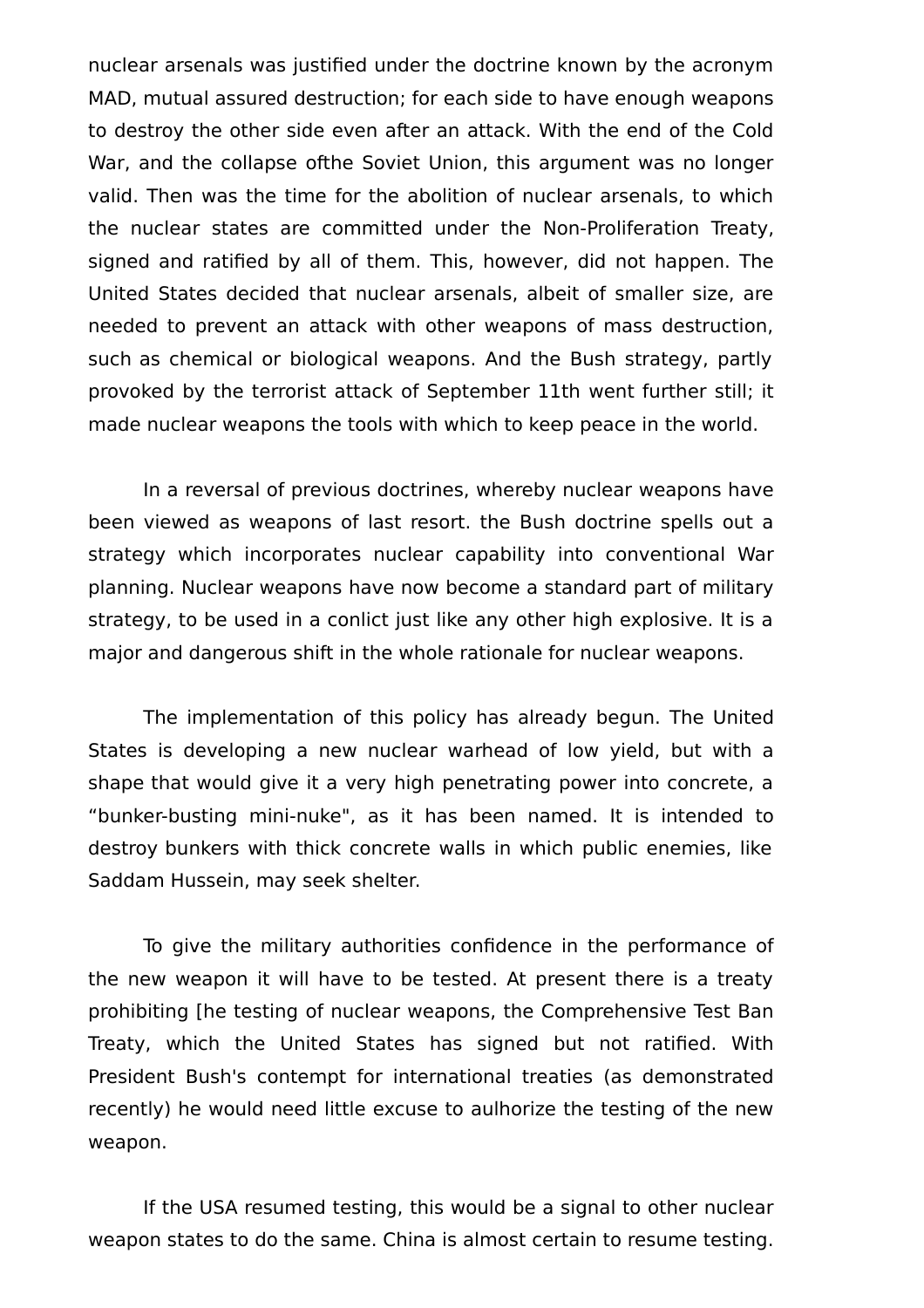Afler the US decision to develop ballistic missile defences, China feels vulnerable, and is likely to attempt to reduce its vulnerability by a modernization and build-up of its nuclear arsenal. Other states with nuclear weapons, such as India or Pakistan, may use the window of opportunity opened by the USA to update their arsenals The danger of a new nuclear arms race is real.

The situation has become even more dangerous under the new National Security Strategy introduced by President Bush a few weeks ago. "To forestall or prevent ...hostile acts by our adversaries, the United States wills if necessary, act pre-emptively."

The danger of this policy can hardly be over-emphasized. If the militarily mightiest country declares its readiness to carry out a preemptive use of nuclear weapons, others may soon follow. The Kashmir crisis, of May this year, is a stark reminder of the reality of the nuclear peril.

India's declared policy is not be the first to nuclear weapons. But if the United States - whose nuclear policies are largely followed by India makes a pre-emptive nuclear attack part of its doctrine, this would give India the legitimacy to carry out a pre-emptive strike against Pakistan. Perhaps more likely is that Pakistan would carry it out first.

Taiwan presents another potential scenario for a pre-emptive nuclear strike by the United States. Should the Taiwan authorities decide to declare independence, this would inevitably result in an attempted military invasion by mainland China. The USA, which is committed to the defence of the integrity of Taiwan, may then opt for a pre-emptive strike.

Altogether, the aggressive policy of the United States, under the Bush administration, has created a precarious situation in world affairs, with a greatly increased danger of nuclear weapons being used in combat.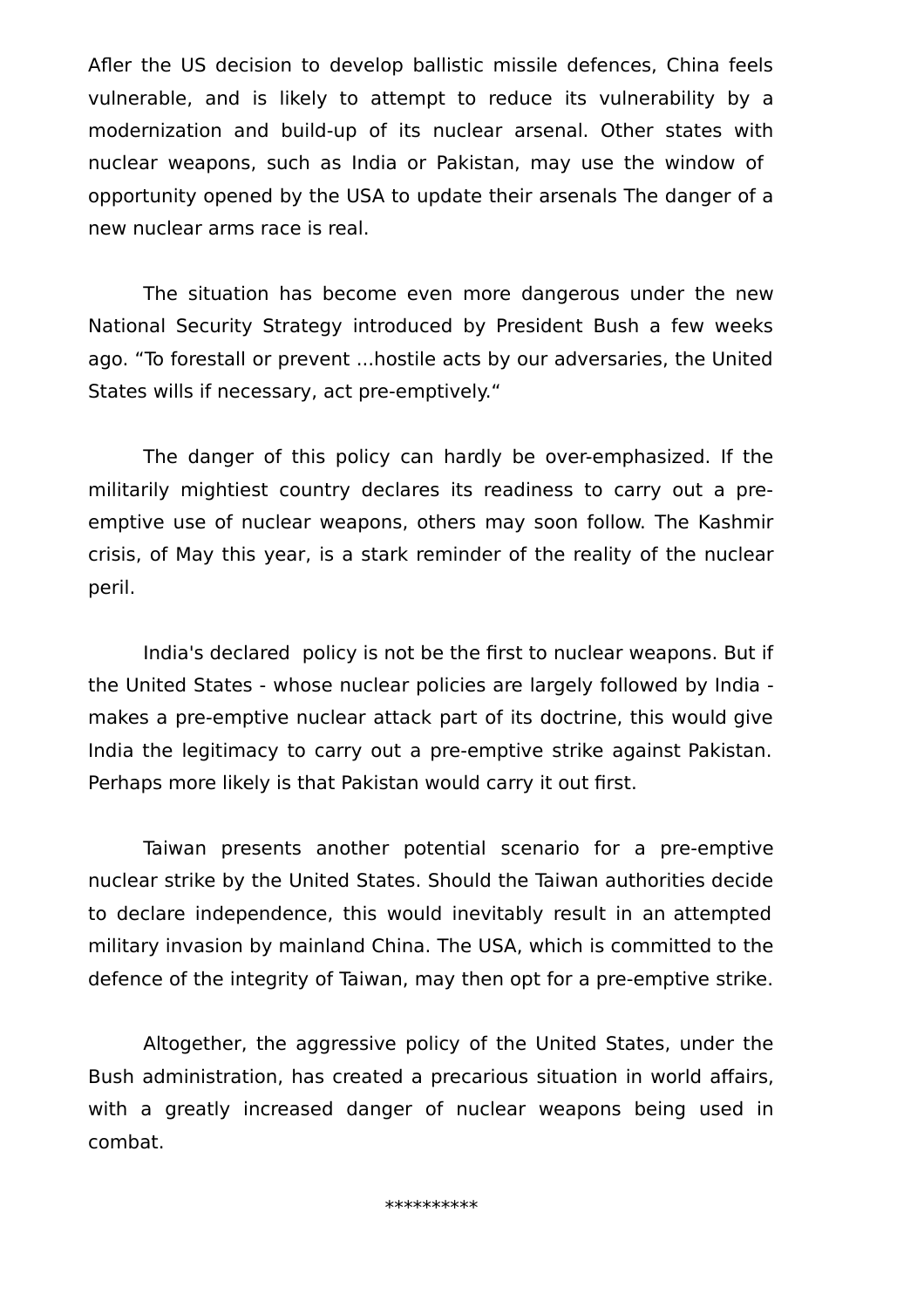Ten years alter Hiroshima, when we began to appreciate the magnitude of the threat arising from the invention of nuclear weapons, a group of scientists, under the leadership of Bertrand Russell and Albert Einstein, tried to warn governments and the public. We issued a statement which has become known as the Russell-Einstein Manifesto. Let me read two sentences from it:

"We are speaking on this occasion. not as members of this or that nation, continent, or creed, but as human beings, members of thespecies Man, whose continued existence is in doubt."

And we went on:

"Here, then, is the problem which we present to you, stark and dreadful, and inescapable: Shall we put an end to the human race, or shall mankind renounce war?"

I am now the sole survivor of the eleven signatories to the Russell-Einstein Manifesto, and as such, it is my duty — even a mission - to keep on posing this question to the public. With the end of the Cold War, and the cessation - for all practical purposes  $-$  of the ideological struggle that has polarized the world community - the nuclear threat has somewhat abated, but it had not gone away, as the crisis over Kashmir shows. The nuclear arsenals have been reduced, but enough warheads are still kept on hair-trigger alert to cause many millions of casualties if set off deliberately, or by a false alarm, or by some other accident. The danger will exist as long as nuclear weapons exist. Robert McNamara, the US Secretary of Defense, during the Cuban missile crisis, expressed this in a simple statement: "The indefinite combination of nuclear weapons and human fallibility will lead to a nuclear exchange"

But even if all the arsenals of weapons of mass destruction were eliminated, the security of humankind would not be assured. Nuclear weapons cannot be disinventcd. We cannot erase from our memories the knowledge of how to make them. Should, sometime in the future, a serious conflict occur between the great powers of the day, it would not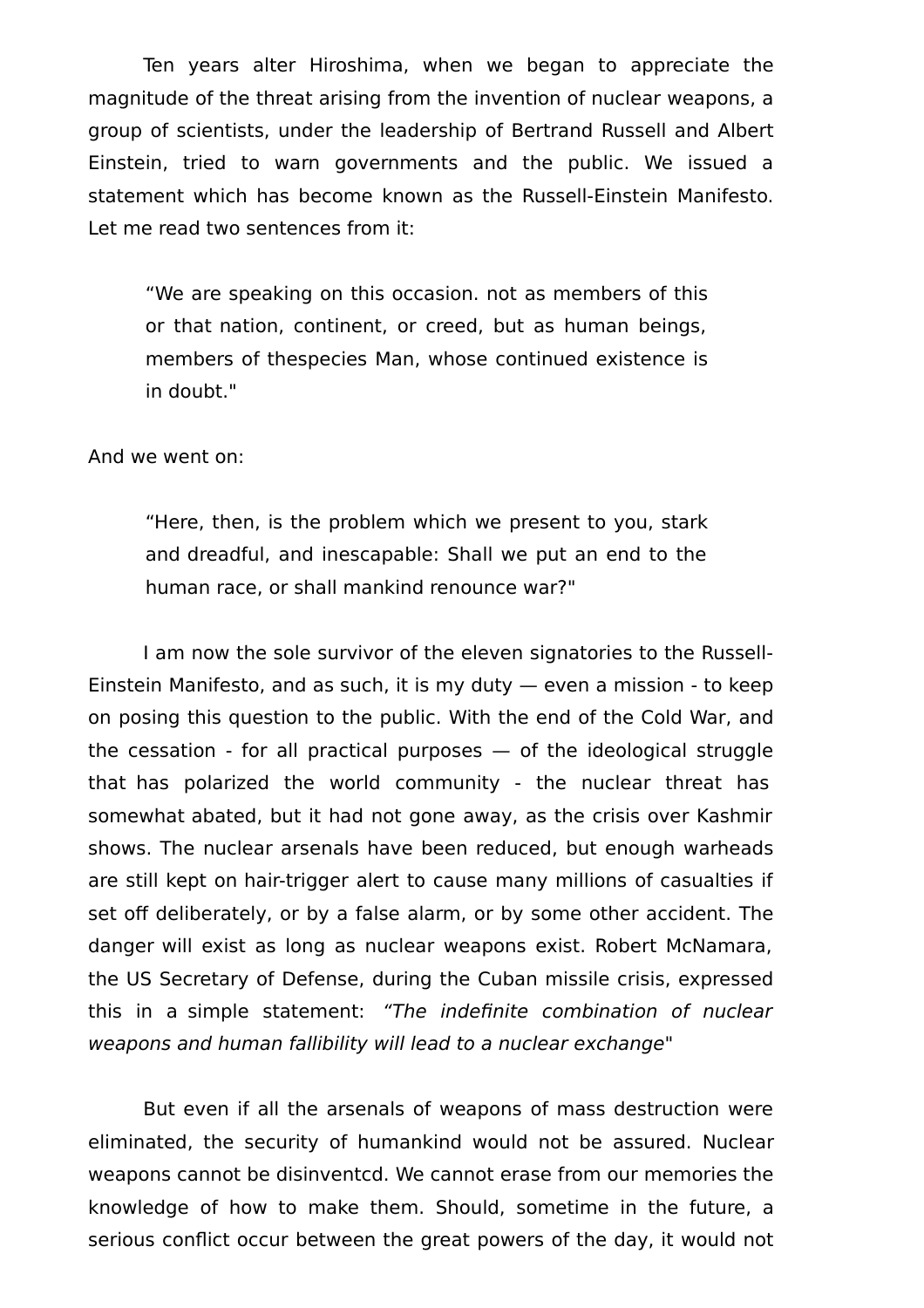take long before nuclear arsenals were rebuilt, and we would find ourselves back in the Cold War situation.

Moreover, future advances in science may result in the invention of new means of mass destruction, perhaps even more powerful, perhaps more readily available. We already know about advances in biological warfare whereby gene manipulation could change some pathogens into terrifyingly virulent agents. But entirely different mechanisms might be developed. Just as we cannot predict the outcome of scientific research, we cannot predict the destructive potential of its military applications. All we can say is that the danger is real.

The threat of the extinction of the human race hangs over our heads like the Sword of Damocles. We cannot allow the miraculous products of billions of years of evolution to come to an end. We are beholden to our ancestors, to all the previous generations, for bequeathing to us the enormous cultural rlches that we enjoy. It is our sacred duty to pass them on to future generations. The continuatlon of the human species must be ensured. We owe an allegiance to humanity.

Reaching an agreement on the elimination of the known weapons of mass destruction is very important, because it would remove an immediate source of danger. but in the long lun it will not suffice. To safeguard the future of humannkind we have to eliminate not only the instruments for waging war, but war itself. As long as war is a recognized social institution, as long as conflicts are resolved by resort to military confrontation, the danger is that a war which begins over a local conflict, for example over Kashmir, will escalate into a global war in which weapons of mass destruction are employed. The probability of this happening at any given time may be very small, but the consequences — should it happen - are so enormous that we must do everything in our power to eliminate the risk. ln this nuclear age we can no longer tolerate war, any war. With the future of the human species at stake, this becomes a matter of concern to each of us. A war-free world has become a dire necessity, and its achievement must be made our steadfast objective.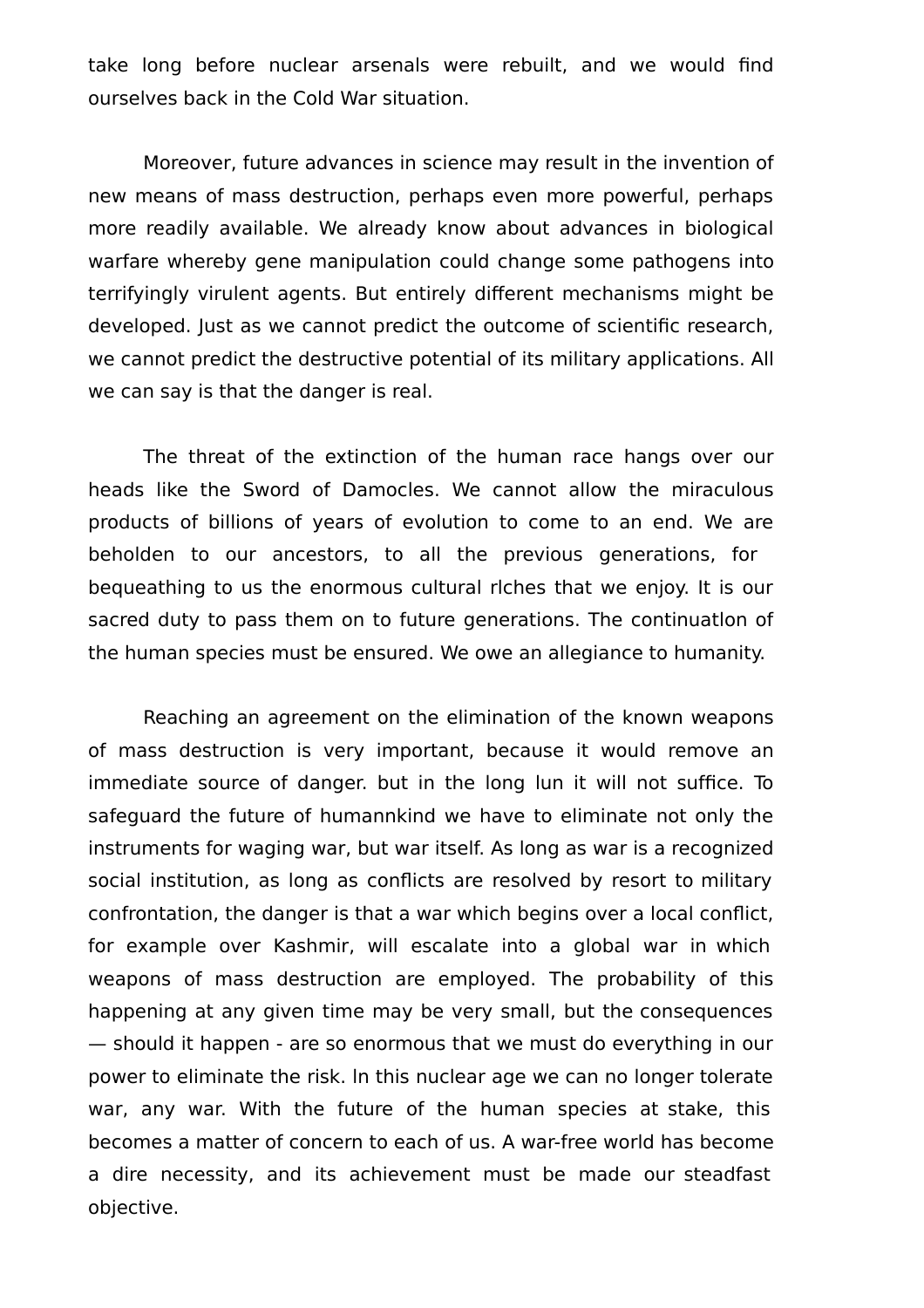This brings me to the second question in the title of my talk: is a war-free world feasible? To most people, the concept of a war-free world is a fanciful idea, a far-fetched, unrealisable vision. Even those who have come to accept the concept of a world without nuclear weapons still reject the notion of a world without national armaments as being unworkable.

Such attitudes are not surprising considering that, from the beginning, civilized society has been governed by the Roman dictum: Si vis pacem para bellum - if you want peace prepare for war. We have paid heed to this axiom despite the fact that throughout history preparation for war has brought, not peace, but war. With the onset of omnicidal weapons, the dictum seems to have changed to Si vis pacem para armus — if you want peace stay armed to the teeth. Accordingly, both sides accumulated huge nuclear arsenals in order to keep the peace, and this policy continues now with only one superpower.

The diabolical concept that in order to have peace we must prepare for war has been ingrained in us since the sum of civilization. So much so that we have begun to believe that waging war is part of our natural make up. We are told that we are biologically programmed for aggression, that war is on our genes.

As a scientist, I reject this thesis. I see no evidence that aggressiveness is genetically built into our behaviour. A group of experts, meeting in Seville under the auspices of UNESCO concluded: "It is scientifically incorrect to say that war or any other violent behaviour is genetically programmed into our human nature." In the distant past, under the harsh conditions in which primitive Man lived, he often had to kill for survival, in competition for food or for a mate. Later on, when communities were formed, groups of people killed other groups of people for the same reason, and war became part of our culture. But now this is no longer necessary. Thanks largely to the advances in science and technology, there should be no need for people to kill one another for survival. If properly managed and evenly distributed, there would be enough food and other life necessities for everybody, even with the huge increase in world population. The problem, or course, is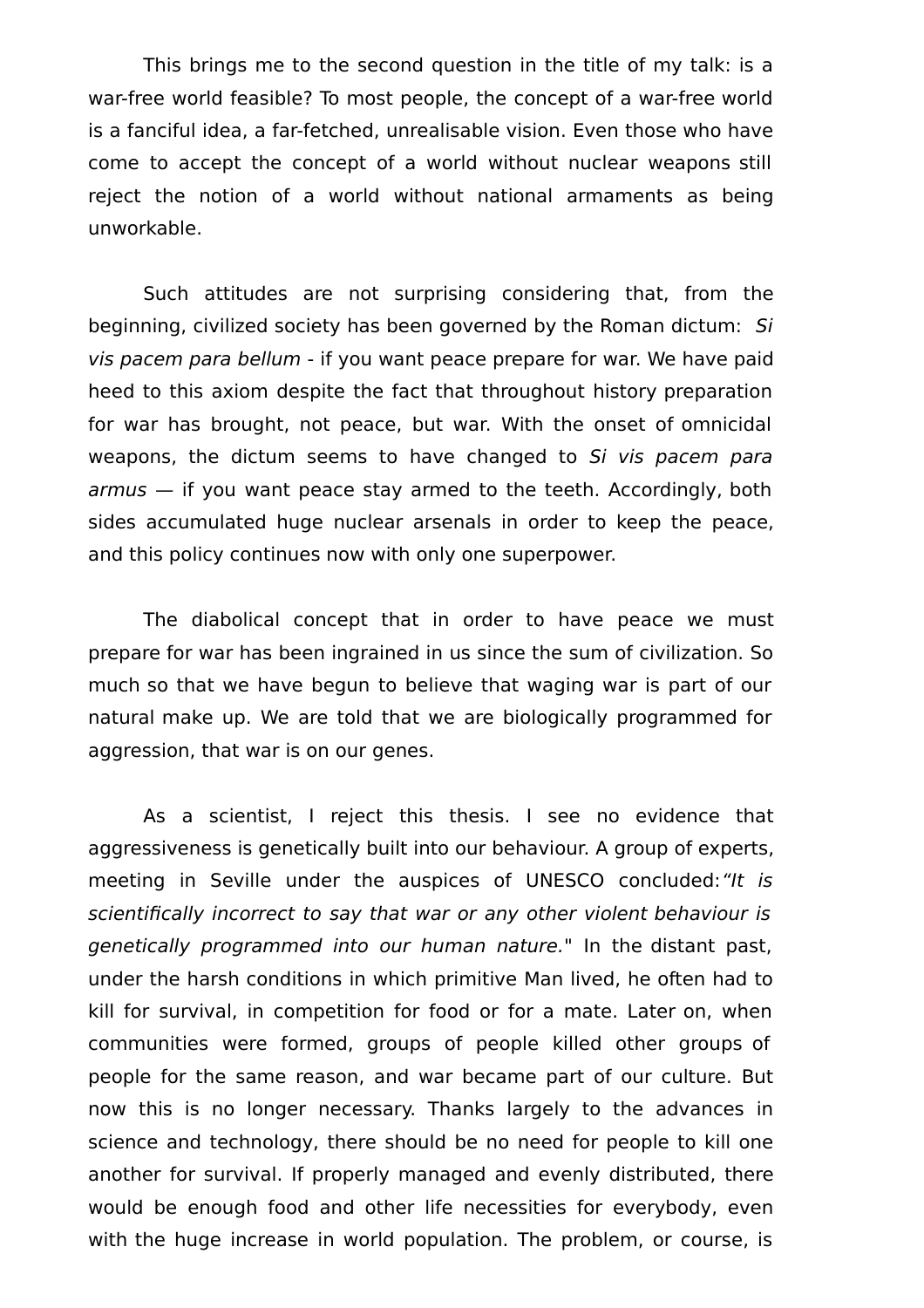that other factors, such as greed, come into play, with the result that the resources are not distributed equitably, and thus many people are still starving, many children are still dying from malnutrition. We have still much to do before the potential for removing the basic causes of war becomes a reality.

Nevertheless, we are moving towards a war-free world, even if we do not do it consciously. We are learning the lessons of history. In the two World Wars of the 20th century, France and Germany were mortal enemies. Citizens of these countries - and many others - were slaughtered by the millions. But now a war between France and Germany seems inconceivable. The same applies to the other members ofthe European Union. There are still many disputes between them over a variety of issues, but these are being settled by negotiations, by mutual give-and-take. The members of the European Union have learned to solue their problems by means other than military confrontation.

The same is beginning to take place in other continents. Military regimes are on the decline; more and more countries are becoming democracies. Despite the terrible bloodshed in recent years - the tribal genocide in Rwanda, the ethnic cleansing in Bosnia and Kosovo – the number of international wars is decreasing. We are gradually comprehending the futility of war, the utter waste in killing one another (although this does not seem to apply to terrorists, who show complete disregard for the sanctity ofhuman life).

All the same, for the concept of a war-free world to become universally accepted, and consciously adopted by making war illegal. a process of education will be required at all levels: education for peace; education for world citizenship. We have to eradicate the culture in which we were brought up, the teaching that war is an inherent element of human society. We have to change the mind-set that seeks security for one's own nation in terms which spell insecurity to others.

We must replace the old Roman dictum by one essential for survival in the Third Millennium: Si vis pacem para pacem - if you want peace prepare for peace. This will require efforts in two directions: one -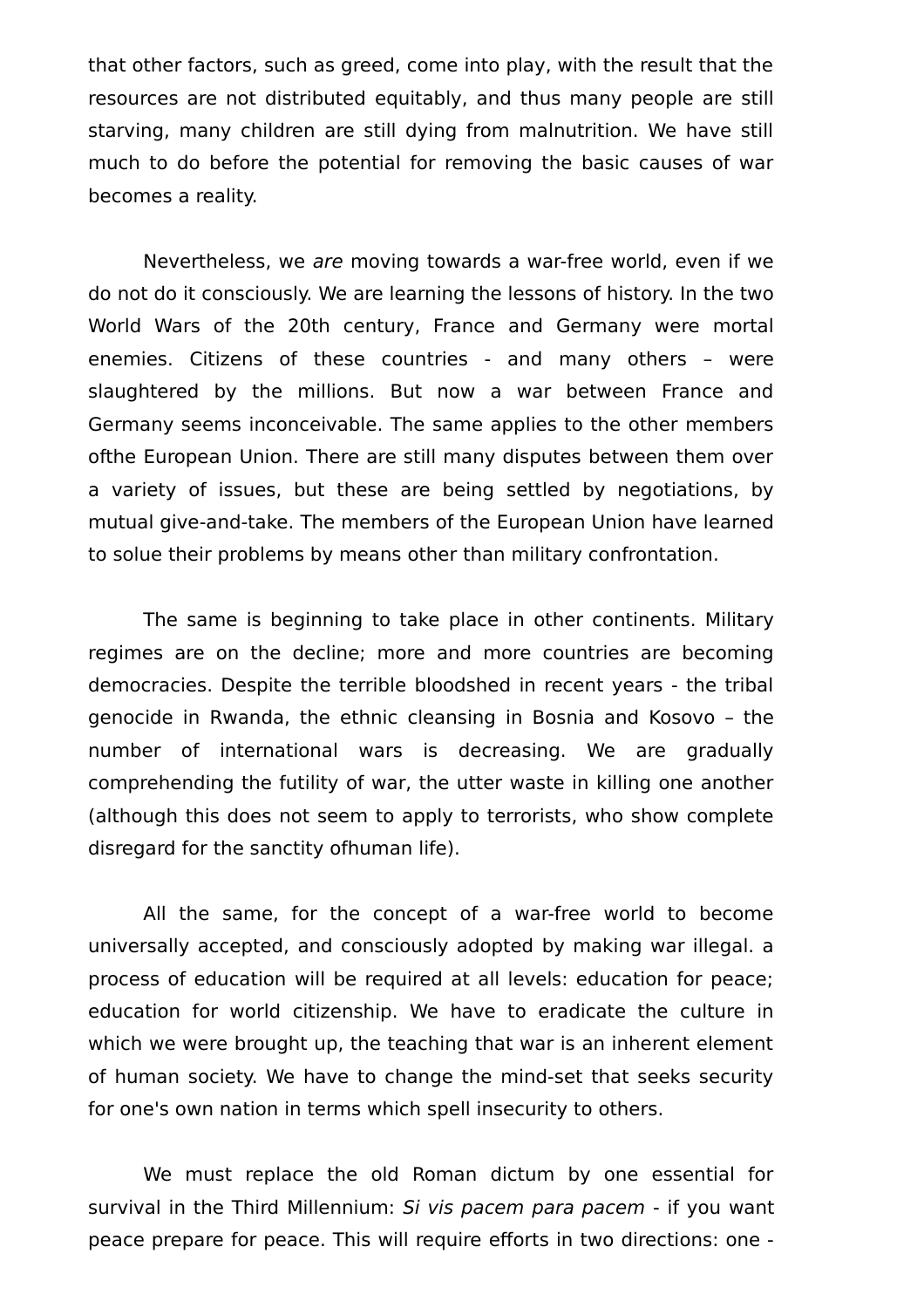a new approach to security, in terms of global security; the other developing and nurturing a new loyalt, loyalty to humankind.

With regard to world security, the main problem will be preventing conventional wars between nations, and the use of military arms by governments in settling internal disputes. This will require some limitation on the sovereignty of nations, and perhaps a modification of the Charter of the United Nations, which is based on the notion of sovereign nation-states.

Surrender of suvereignly is highly objectionable to most people, but some surrender of sovereign rights is going on all the time, brought about by the ever-increasing interdependence of nations in the modern world. Each international treaty we sign, every agreement on tariffs or other economic measures, is a surrender of sovereignty in the general interests of the world community. To this equation we must now add the protection of humankind.

It is a thorny problem but it has to be addressed. One of the main functions of the nation-state is to ensure the security of its citizens against threats from other states, which is taken to mean possessing the ability to wage war. A change will be called for in this respect: sovereignty will need to be separated from, and replaced by, autonomy. In particular, the right of the state to make war will have to be curtailed. This means no national military forces, and the only legal coercive power on the world scale to be vested in some kind of police force responsible to a global authority. Some form of world governance seems a necessary outcome of the evolution of the United Nations.

As a way towards this we have to acquire a loyalty to humankind. As members ofthe human community, each of us has developed loyalties to the groups in which we live. In the course or history we have been gradually extending our loyalty to ever larger groups, from our family, to our neighbourhood, to our village, to our city, to our nation. I should emphasize that loyalty to a larger group is an addition to, not a replacement of, loyalties to the smaller groups. At present the largest group is our nation. This is where our loyalty ends now. I submit that the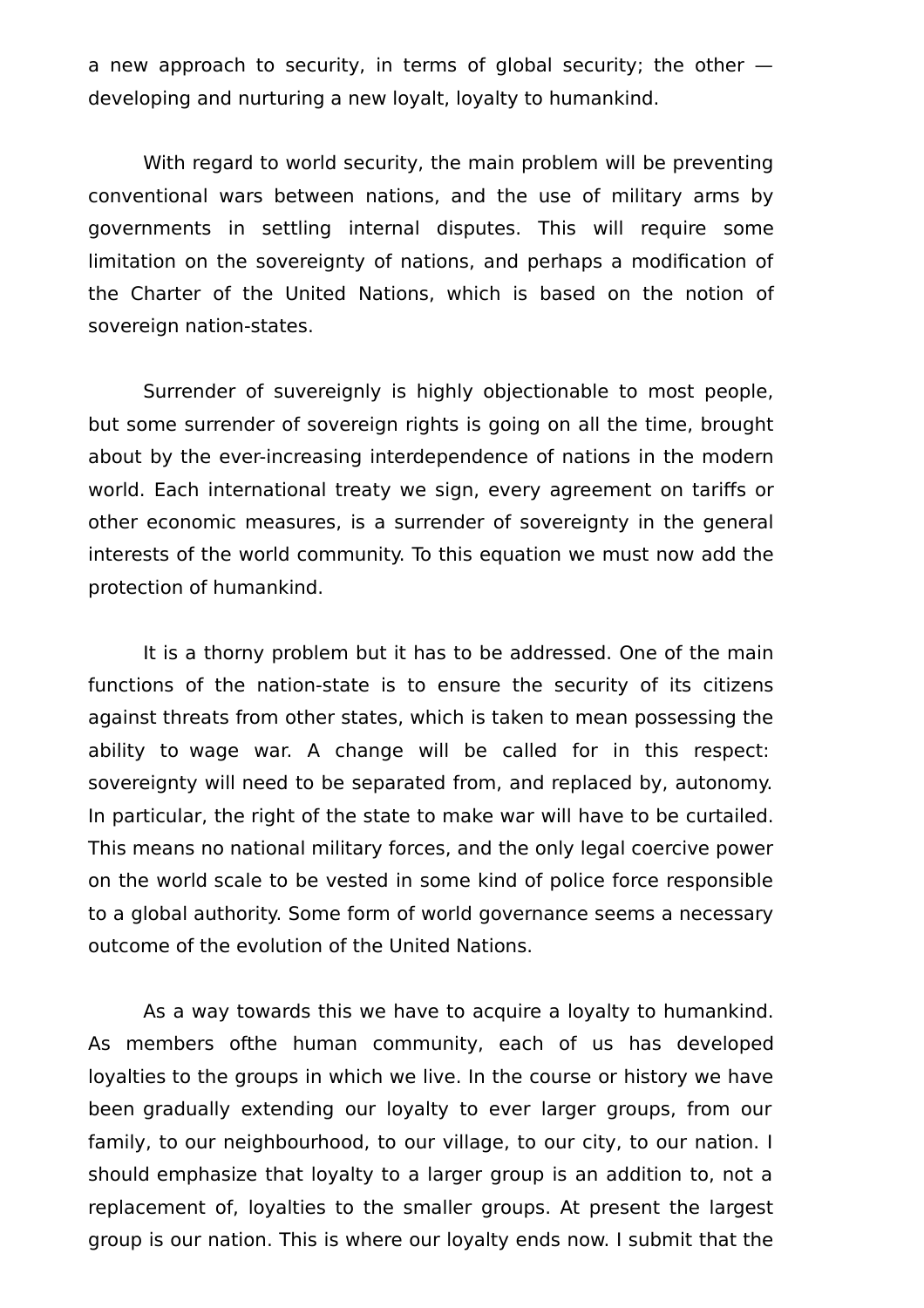time has come for loyalty to another, still larger group: we have to develop and nurture loyalty to humanity.

The prospects for developing a loyalty to humankind are becoming brighter due to the growing interdependence between nations, an interdependence not only in the realm of economics, but also in social and cultural matters; an interdependence brought about by the advances in science and technology, in particular, the progress in communications technology; the fantastic advances in transportation, communication and information, that have occurred in the 20th century, and which I have witnessed in my own long life.

Of particular importance is the progress in information technology, in its various forms. The Internet technology enables us to chat with people wherever they are. It provides access to an infinite source of information, and the means to contribute our own knowledge or ideas. Information Technology has truly begun to convert the world into a global village: we know one another; we do business with one another; we depend on one another; we try to help one another. We are perforce becoming world citizens.

I welcome the fantastic advances in communication and information as a powerful factor against strife and war, because they provide new means for people to get to know one another and develop a sense of belonging to the whole of the world community.

Let me summerize. The applications of science and technology, both the negative and the positive, have created the necessity, and the opportunity to foster world citizenship. There is the need for a change in education that recognizes our loyalty to humankind; the need to preserve the human species and the continuation ofour civilization.

In the course of many thousands of years, the human species hasestablished a great civilization; it has developed a rich and multifariousculture: it has accumulated enormous treasures in arts and literature; and it has created the magniicent edifice of science. It is indeed the supreme irony that the very intellectual achievements of